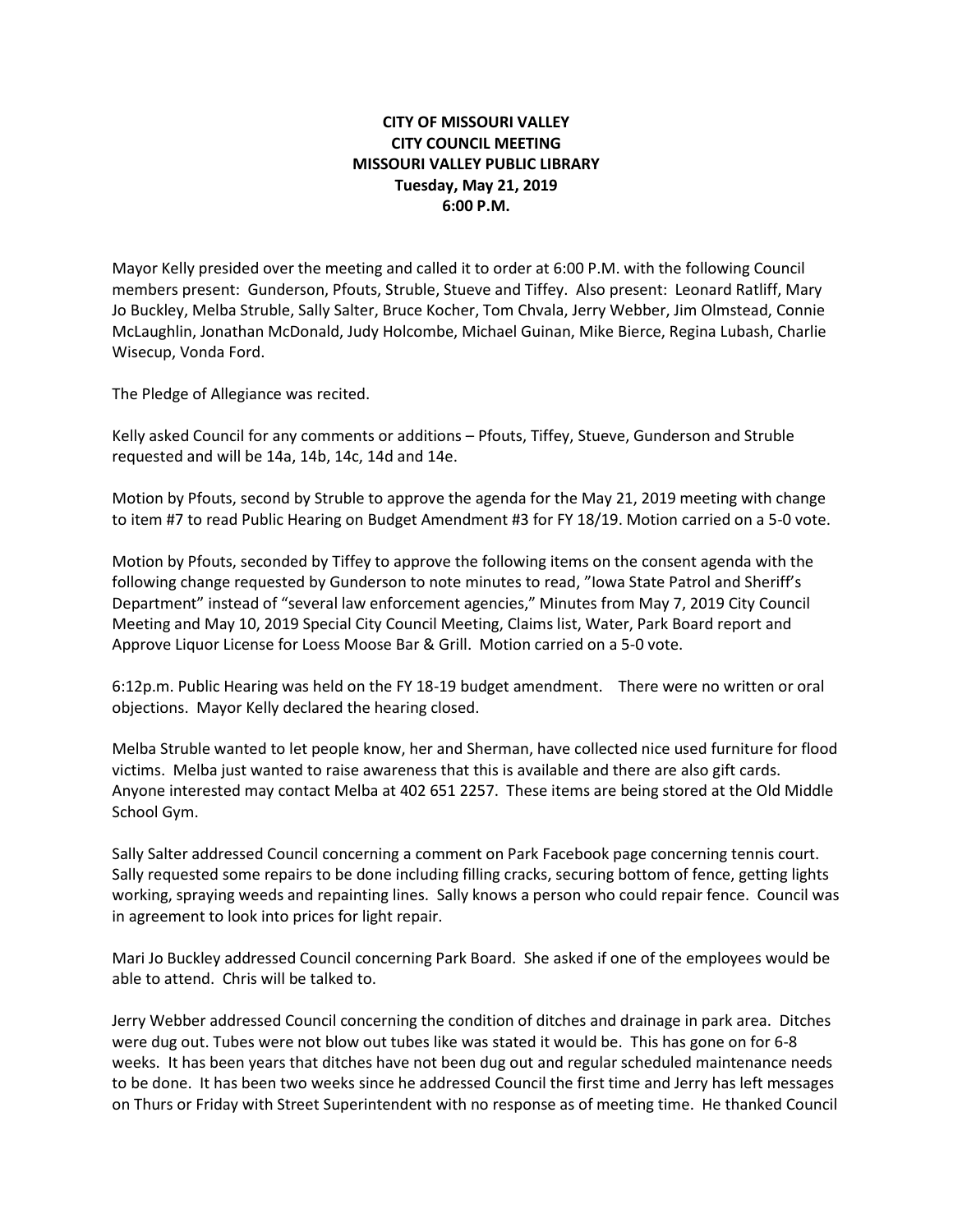Member Tiffey for coming out and looking. Jerry is frustrated and when he is told something is going to be done and is not done he feels he is being ignored. Jerry requested updates. Mayor Kelly will be making a phone call in the morning and will let Jerry know. Jerry feels duties are being neglected.

Jim Olmsted addressed Council on Tamarack development. A letter has been drafted to Midstates Bank on accepting the completion of project under bond. Council was in agreement to send letter to Midstates Bank. Jim also stated they have begun on the street study. Streets have been divided into sections. The map shows color coding from best to worst. After the study is complete the City should then start on a 5-6 year plan on repairing streets.

Motion by Pfouts, seconded by Stueve to approve Publication for Engineering Services. Motion carried on a 5-0 vote.

Motion by Stueve, seconded by Pfouts to approve RFQ for Engineering Services. Motion carried on a 5-0 vote.

Motion by Pfouts, seconded by Stueve to approve Mayor's appointment of Daryl Fichter and Minnie Fisher to the Planning & Zoning Board, term expiring June 2024. Motion carried on a 5-0 vote.

Motion by Struble, seconded by Stueve to approve Mayor's appointment of Joanna Barnard to the Board of Adjustments, term expiring June 2024. Motion carried on a 5-0 vote.

Motion by Struble, seconded by Tiffey to approve Resolution Amending Budget for FY 18/19. Motion carried on a 5-0 vote.

Pfouts congratulated the Class of 2019. Inquiry made to her by citizen on Canal Street and when it will be rocked. City has graded it before. There has been conflicting statements on who maintains it.

Tiffey asked about recent hires CDL. Kelly states it is good as based on information he received from IDOT. Kelly will discuss after meeting or in a closed session.

Stueve also stated citizen on Canal ST also contacted her. Kelly will make a phone call in the morning. Cardboard on windows at street department requested to be taken down. Tiffey also stated there are dead bolts on the inside of doors. Kelly will also address these issues. Stueve would like to see  $4<sup>th</sup>$  St project be put on hold and look into other streets that need repaired. Flooded areas need rock to help them out.

Gunderson also was contacted by Canal St condition. He requested to be on agenda for next meeting for pavement repair by PetroMart. He spoke with Diane at Culavin Heights, she will be retiring and he feels she has done a great job. There is a post and fence on east side of Culavin Heights that needs attention. It is a barricade for steep ally. It is not known if it is a City responsibility or Culavin Heights. A request was made to paint cross walks and a sign by Culivan Heights that states stop for people in crosswalks. Also addressed mosquito spraying.

Struble said his comment has been addressed. He stated roads need to be fixed.